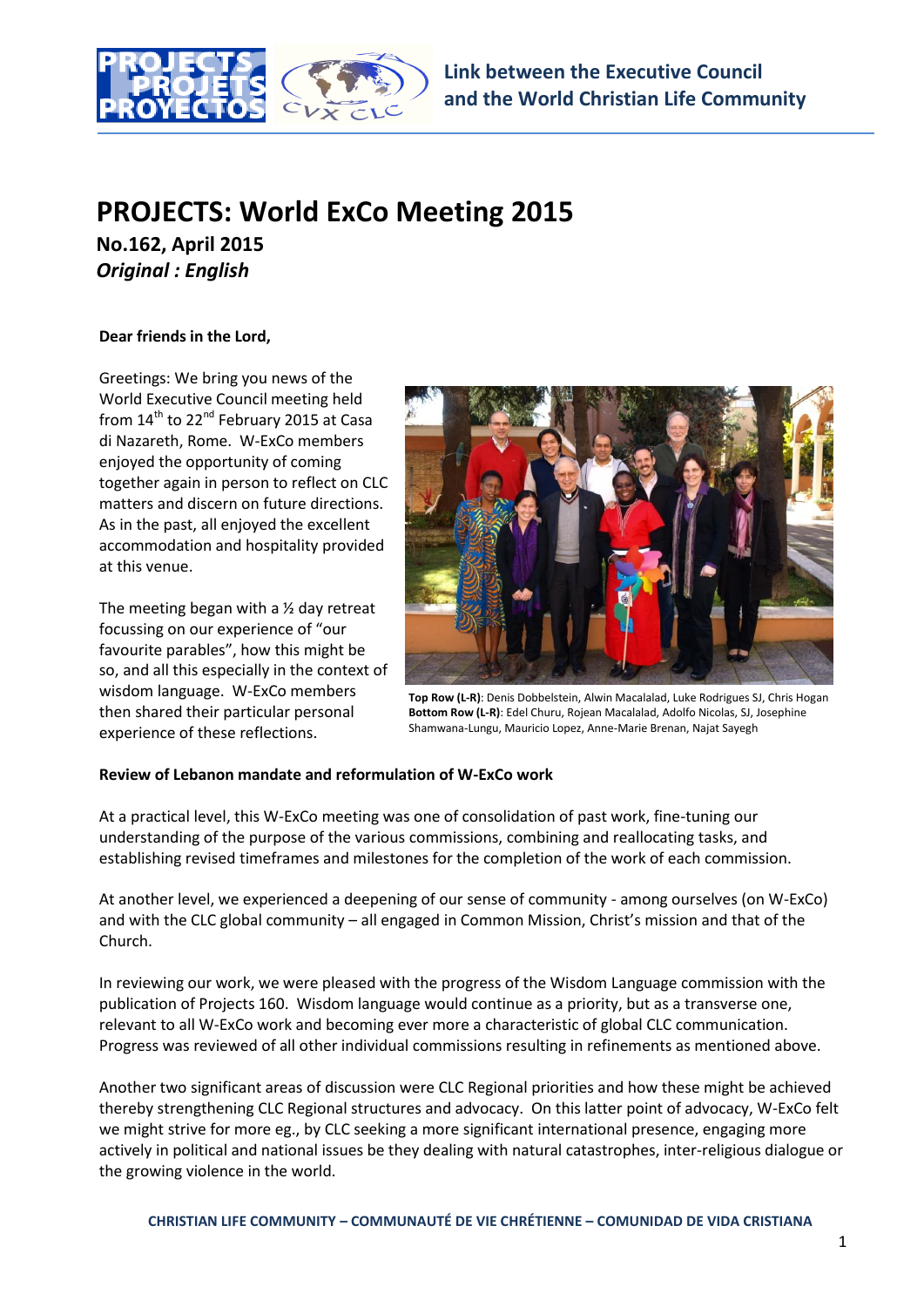

The collective task of W-ExCo for its current term continues to be its priority areas (with commissions) relating to our frontiers of Poverty, Ecology, Family, Youth as well as Membership, General Principles and Norms, Formation, and Collaboration – all displayed graphically in the attached "Wheel" diagram. All these reflections helped W-ExCo appreciate the growth of CLC as a one world community on mission. More than this, as we reflected on our (W-ExCo) gifts and limitations, we took consolation in the knowledge of the great diversity and availability of gifts of the CLC world community thereby deepening our sense of being one world community on mission. We will be seeking to engage with CLC national communities to assist us with future work on the commissions.

# **CLC Regional news**

In the period of a year or so, 60% of CLC national communities were visited – either directly (for the purpose) or as part of W-ExCo members' other business travels. Some of the highlights that were a part of CLC Regional reports included:

- *Asia-Pacific:* The Asia-Pacific Region recently concluded a successful Regional Assembly in Taiwan. The Assembly final document encouraged future directions in Youth (including the Asian Youth Day in Indonesia in 2017), web-based and social media communications, and Asia-Pacific wide formation. A 5 person Asia-Pacific Animating team was elected to help facilitate achievement of the Assembly outcomes, along with CLC national communities, for the coming 5 years.
- *Africa:* In a continent where travel within the region is extremely expensive, CLC in Africa has explored other ways of accompanying each other as national community leaders. Some useful and fruitful experiences with group Skype and social media are appreciated in the region. . Africa is scheduled to have an All Africa Assembly in 2016. Planning of this assembly is to begin in earnest during this year. We ask the World community to support this Assembly in prayer
- *Europe:* The new Euroteam elected at the 2014 European Assembly is addressing matters of identity and a strategic approach to mission through new ways of collaboration. Special challenges exist around the transmission of faith, Ignatian spirituality and CLC culture to the next generation of young people. Another issue of special importance is the training of lay guides.
- *Latin America:* Latin America continues with its regional meetings, its formation programs, its Amazon volunteering program, and its various networking initiatives. A challenging process is being undertaken regarding the family frontier. The region hopes to grow into a more open perspective on "Family" - the core of our societies - acknowledging challenging situations while continuing to support existing initiatives. Other areas of concern are: engaging more widely with people, facilitating the transition of young people from school to adult CLC, accompanying newly incorporated national CLC communities and assisting Ignatian prayer groups wishing to become CLC groups.
- *North America:*The North American Region continues its process of conversation and dialogue, sharing resources related to formation and discerned mission. Although distances within and between countries are great (making in-person gatherings difficult), teleconferences are held and hopefully a regional meeting will be held in due course.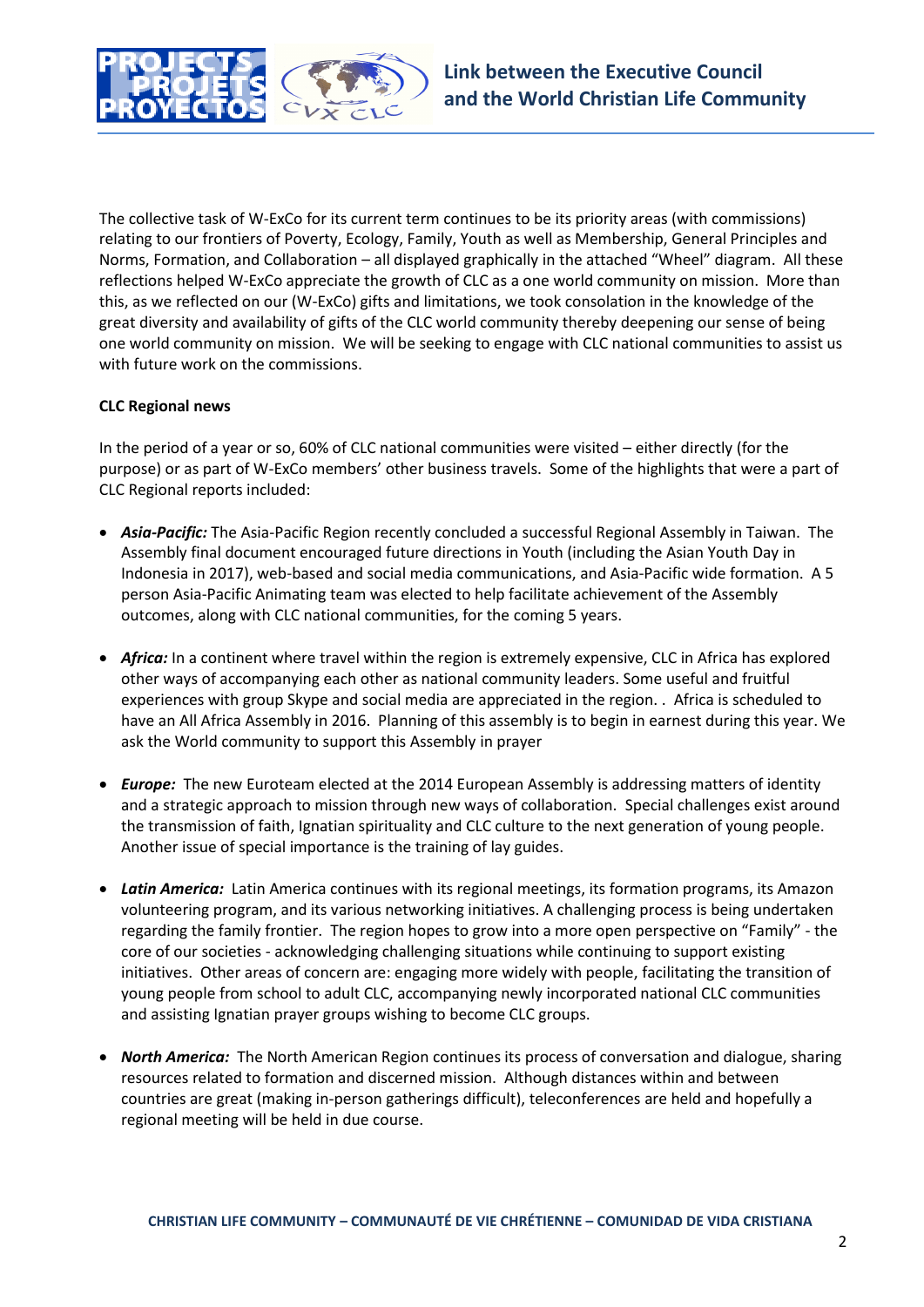

 *Middle East:*CLC life in the Middle East is strongly influenced by the political situations in member countries. For the region generally, commissions have been established for all CLC frontiers. Circumstances have limited the availability of people and resources but help and accompaniment is provided where possible. In Syria, the three regions are renewing their committees in preparation for election of a new national coordinator. The thoughts and prayers of the wider CLC community are greatly appreciated.

## **Finances**

A presentation was made of the various CLC accounts, some in a revised format, making for a clear and transparent understanding of the all details. The good news is that the accounts are balanced, we are not in debt anymore (thanks to the past initiatives), and there are modest amounts of money available to continue funding future works in Formation, Apostolic works and Advocacy and Networking. We thank those national communities who have been able to continue with that extra donation to support the transition process to full financial security. Suggestions were also made about some revised financial practices to enhance the integrity and transparency of accounts - all of which were accepted.

## **Executive Secretary transition**

ExCo welcomed its new Executive Secretaries, Alwin and Rojean Macalalad (along with their 4 yr old daughter, Aeraele). At the same time, W-ExCo thanks the outgoing Executive Secretary, Franklin Ibañez and his wife Sofia Montanez, for their great contribution over the previous 5 years. W-ExCo is appreciative of how well this transition has taken place and is especially thankful to the assistance of our Office Secretary Van Ngyen (with 22 years' experience in the CLC Secretariat) and our Vice EA, Fr Luke Rodrigues SJ. ExCo looks forward to working with the new Secretariat over coming years.

#### **Communications**

A plan was presented for managing CLC communications over the coming years. Emphasis was given to enhancing communication between W-ExCo, the Secretariat and the CLC world community and also furthering ways to enable world CLC to access its already very significant knowledge bank. W-ExCo responded with suggestions and decisions in relation to CLC's publication schedule for 2015, future possibilities for the World CLC website, and how to best use social media communications (eg Facebook) and other internet-based communication.

#### **Other visits and meetings**

- *Visit to the Pontifical Council for the Laity:*As in previous years, W-ExCo visited the Pontifical Council for the Laity. The President, Cardinal Stanislaw Rylko was very encouraging, speaking of the ever fresh and life-giving characteristics of Ignatian spirituality, the emerging collaborative role of the laity and the significance of the CLC frontiers, especially "Youth".
- *Meeting with the Euroteam:*Matters discussed included the settling down of the new recently elected Euroteam, its priorities, allocation of tasks and refinement of understanding of its role. Special consideration was being given youth, migration and formation. Other priorities are as described above. Concerning migration, of immediate concern has been the establishment of a new migration network,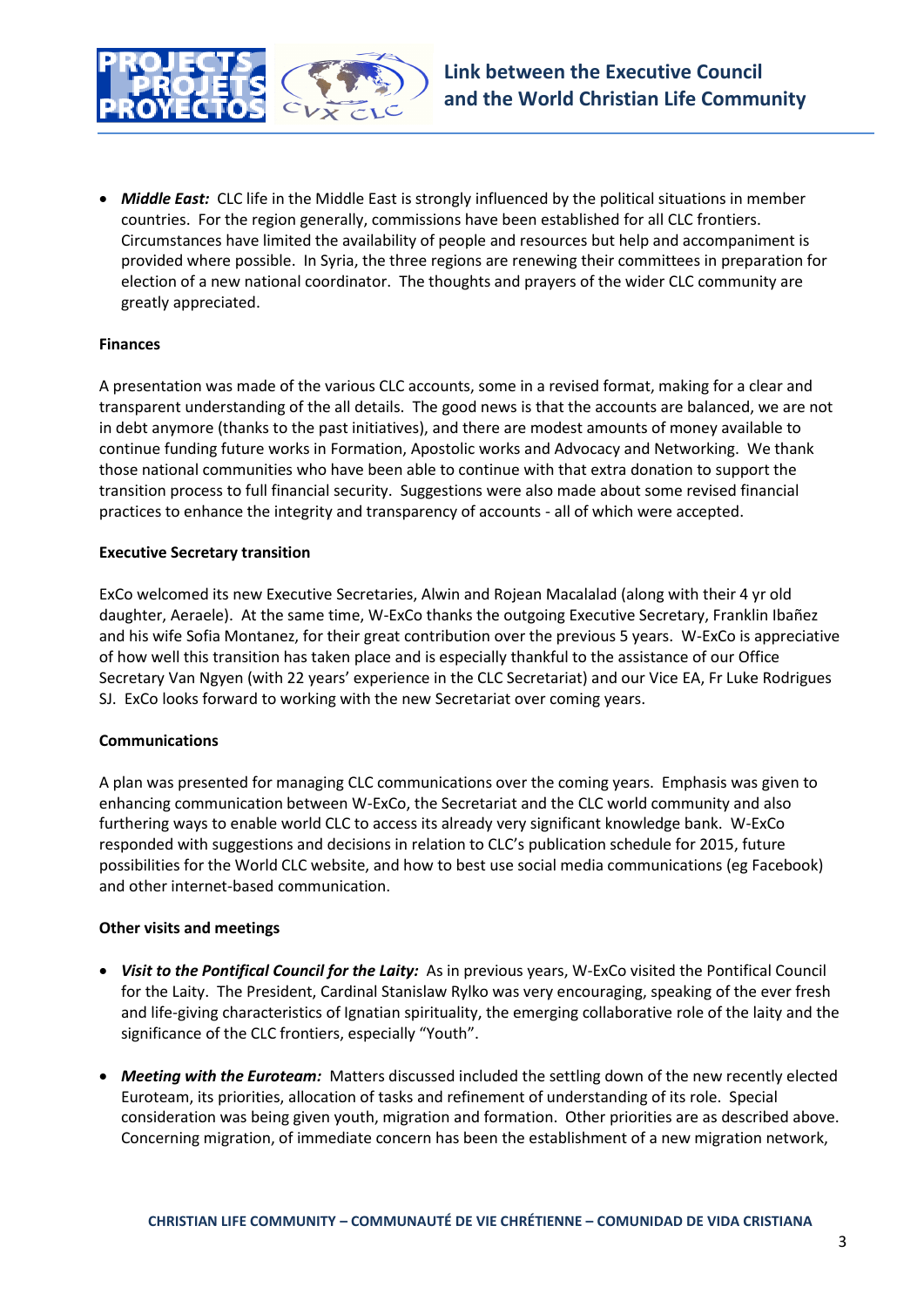

being managed by CLC (Spain). Work is continuing on how such a network will function and the various roles within CLC at national, regional and world levels.

 *Meeting with our EA, Fr Adolfo Nicolás SJ:*Fr Nicolás addressed the issue of "Family", being a CLC frontier and a topic of special focus in the Church at the moment ie through the Church's Synod on "Family". Fr Nicolás' address brought some deep and refreshing new insights to the subject and also a few challenges.

Making a parallel with St Ignatius' contemplation on divine love, he elaborated on the meaning of the

Sacrament explaining marriage as a mission, an ongoing growing community, and not just a ceremony. His words were very enlightening, consoling and encouraging.

 *Visit to Pope Francis' morning Mass:* This occasion was attended by President, Mauricio Lopez and Vice-President, Edel Churu. Both were deeply moved by the experience and W-ExCo was fortunate to be able to share this with them appreciating something of their encounter with the Pope and, through him, the wider Church.



#### **CLC World Assembly, 2018**

The W-ExCo briefly considered arrangements for the next CLC World Assembly creating a tentative timeline of events that need to take place for an orderly progression to this event. CLC national communities would be involved in a consultation process to help arrive at the best possibilities for a theme and location. This consultation process begins now with an invitation to National Communities to consider the possibility of hosting this event in 2018. Please see the invitation in the attachment in this document.

#### **Concluding prayer**

We ask God's grace to help us continue on our path towards the frontiers, collaborating in God's mission in this beautiful yet suffering world, being aware of our Ignatian Lay Identity, and having compassion with each other. "If one member suffers, all suffer together; if one member is honoured, all rejoice together. Now you are the body of Christ and individually members of it" (1Cor 12:26-27). We wish you a happy Easter.

United in prayer and service,

**Chris Hogan,** Consultor **& Najat Sayegh,** Secretary **With and on behalf of CLC W-Executive Council**